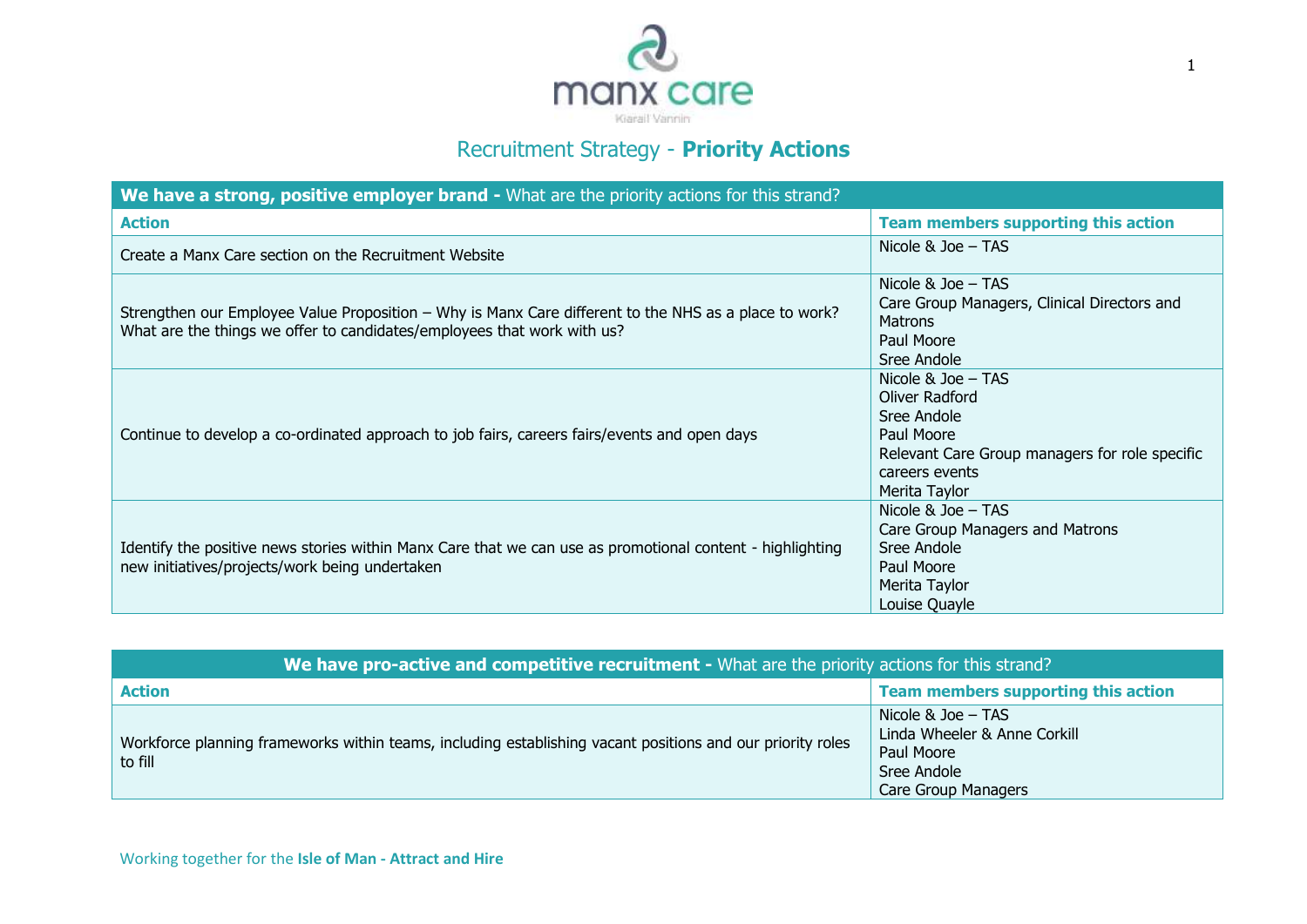|                                                                                                             | Care Group Clinical Directors and Matrons |
|-------------------------------------------------------------------------------------------------------------|-------------------------------------------|
| Review current work permit exemptions and identify other roles that should be exempt and make a case to     | Nicole & Joe - TAS                        |
| Work Permits for exemption                                                                                  | <b>Care Group Managers</b>                |
| Develop successful Apprenticeship programmes in care roles, e.g. HCA, Therapies                             | Nicole & Joe $-$ TAS                      |
|                                                                                                             | Oliver Radford                            |
|                                                                                                             | <b>Care Group Managers</b>                |
|                                                                                                             | Jackie Lawless                            |
|                                                                                                             | Linda Wheeler & Anne Corkill              |
| Review relocation package use and develop a consistent approach for its use across hard to recruit to roles | Nicole $&$ Joe $-$ TAS                    |
|                                                                                                             | Linda Wheeler & Anne Corkill              |
|                                                                                                             | Jackie Lawless                            |
|                                                                                                             | Oliver Radford                            |

| We have methods of assessment which find the best candidate - What are the priority actions for this strand?                                                                                                                                       |                                                                                         |  |
|----------------------------------------------------------------------------------------------------------------------------------------------------------------------------------------------------------------------------------------------------|-----------------------------------------------------------------------------------------|--|
| <b>Action</b>                                                                                                                                                                                                                                      | Team members supporting this action                                                     |  |
| Continue to develop and use more of the values based recruitment process and assessment centres,<br>including: Situational judgement exercises, Psychometric testing, Presentations, Written exercises,<br>Facilitated discussions and Role plays. | Nicole $&$ Joe $-$ TAS<br>Paul Moore<br>Sreen Andole<br>Care Group Managers and Matrons |  |
| Implement the previously designed Consultant assessment centre framework                                                                                                                                                                           | Nicole & Joe - TAS<br>Sree Andole                                                       |  |
| Impact assessments to evaluate specific recruitment campaigns                                                                                                                                                                                      | Nicole & Joe - TAS                                                                      |  |

| We have prepared and engaged candidates joining us - What are the priority actions for this strand?    |                                     |  |
|--------------------------------------------------------------------------------------------------------|-------------------------------------|--|
| <b>Action</b>                                                                                          | Team members supporting this action |  |
| Increase speed of pre-employment checks i.e. using more conditional appointments, asking candidates to | Nicole & $Joe$ – TAS                |  |
| bring documents to interviews                                                                          | Care Group Managers and Matrons     |  |
| Identify buddies for people who have relocated to support them during their 1st year                   | Nicole & $Joe - TAS$                |  |
|                                                                                                        | Care Group Managers and Matrons     |  |
| New starter welcome video from Teresa Cope to welcome them to the role when they receive their         | Nicole & $Joe - TAS$                |  |
| confirmation of start date                                                                             | Merita Taylor                       |  |